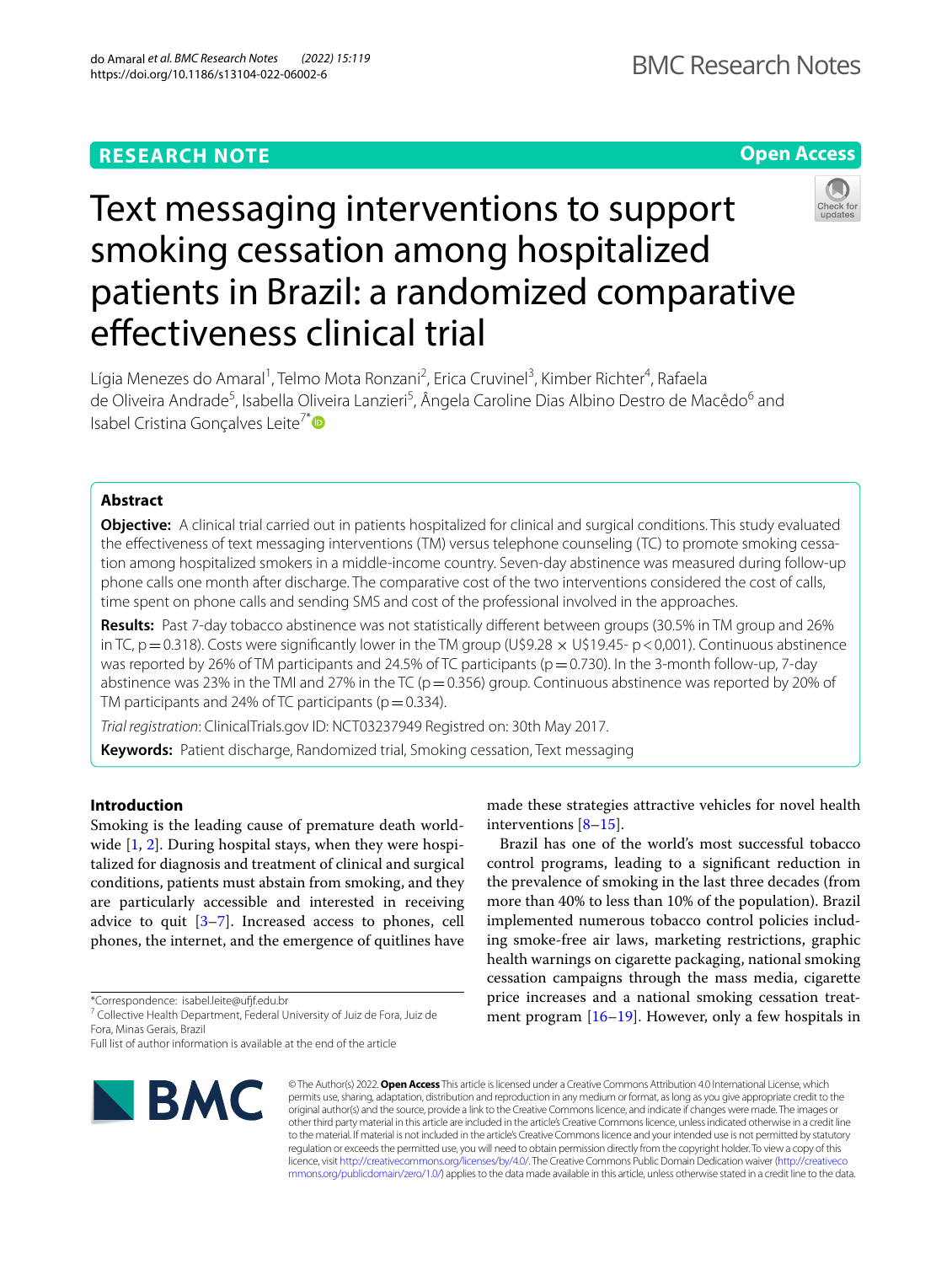Brazil actually have a protocol to address smoking cessation with their patients [[20–](#page-6-5)[23](#page-6-6)].

Text messaging shows strong potential to extend care to hospitalized smokers in Brazil during the post-discharge period [[3\]](#page-5-2). Text message interventions are efective for smoking cessation [[24–](#page-6-7)[26](#page-6-8)] and have a wide reach and low cost [\[24](#page-6-7)]. Most Brazilians- 86% of the population aged 10 years or over- are mobile phone users [\[27](#page-6-9)].

The present study is the first definitive randomized clinical trial to evaluate SMS for the post-discharge follow-up of smokers in Brazil. However, most smokers do not receive smoking cessation treatment when trying to quit [[3\]](#page-5-2). Diferent from other countries, there is limited research investigating SMS to support smoking cessation among post-discharge patients in Brazil.

The objective of the present study was to evaluate the efectiveness and costs of a post-discharge text messaging (TM) versus telephone counseling (TC), for supporting cessation among hospitalized smokers in Brazil.

# **Main text**

#### **Methods**

# *Design*

The design a 1:1 ratio two-arm randomized controlled clinical trial of non-inferiority conducted with hospitalized smokers. The study was approved by the Hospital Ethics Committee Review Board/process number 2.868.112. The trial is registered in the Clinical Trials Registry (NCT03237949) and the Brazilian Clinical Trials Registry (RBR-8mgc3h). The study adheres to the CON-SORT Guidelines.

# *Setting and participants*

This study was conducted at a university hospital located in the city of Juiz de Fora in the southeastern part of Brazil. Smoking is prohibited in the hospital (tobacco-free campus) and patients had to remain abstinent throughout their stay. Patients were recruited from all units of a 159 bed public university hospital. Participants were involved in an initial pre-screening process using the Electronic Medical Record System (EMR) and then answered an inperson screening survey administered by the researcher team. In the frst interview during hospitalization, eligible participants were consented and answered the baseline survey at bedside the day after hospitalization.

During the hospital stay and following discharge, the Interdisciplinary Center for Research and Intervention in Tobacco (CIPIT) provides tobacco treatment to all patients [[28\]](#page-6-10). All patients also received a motivational approach during hospitalization and after discharge according to their allocation group.

Hospitalized smokers were eligible for inclusion on the study if they were aged  $\geq$  18 years, had smoked cigarettes within the past 30 days, had a cell phone, had received at least one text message in the past year. Participants were excluded if they were admitted to the intensive care, isolation rooms, were physically or cognitively unable to participate, or were incarcerated.

With 200 participants in each group, the study had 80% statistical power at an alpha of 0.05 to detect a 10% difference between groups in the proportion of participants who would quit smoking in the third month [\[3](#page-5-2)].

# *Randomization*

A random allocation sequence was computer generated by the CDC Epi InfoTM7 platform. Participants were randomly assigned after the discharge, and the allocation order followed the discharge order (time and date).

# **Interventions**

# *Text messaging*

Patients randomized to TM received up to 30 text messages for  $8-15$  days after discharge. The number of messages sent after discharge was determined by the degree of motivation to maintain abstinence, reported by the patient while still hospitalized. The frequency and content of the messages varied depending on the participants' motivation to quit. Patients abstinent or preparing to quit in the next 14 days received two messages/day over the course of 15 days. Patients not ready to quit received two messages/day over the course of 8 days following hospitalization.

The format and design of the text messages followed methods used in the pilot study [[3\]](#page-5-2). Some messages were common to all patients and others were personalized based on information obtained in interviews during hospitalization. Bandura's self-efficacy theory to design the content of text messages was used  $[29]$  $[29]$ . The study did not assess abstinence in the last 15 days but we used the intention to quit (or remain abstinent) in the next 30 days, collected in the baseline assessment, to customize the text message content. Participants abstinent or preparing to quit in the next 30 days received two messages per day for 15 days. Text messages were sent manually by a cell phone. Messaging was unidirectionalparticipants were unable to reply to messages.

# *Telephone counseling*

In TC, participants received one weekly phone call for 4 weeks. Four attempts were made, on diferent days and times of the day, per week for each participant. Telephone counseling lasted approximately 15 to 30 min. The counseling approach addressed motivation, confdence, quitting history, environmental factors, trigger situations, coping strategies, medication use, relapse prevention and setting a quit date. This is the standard treatment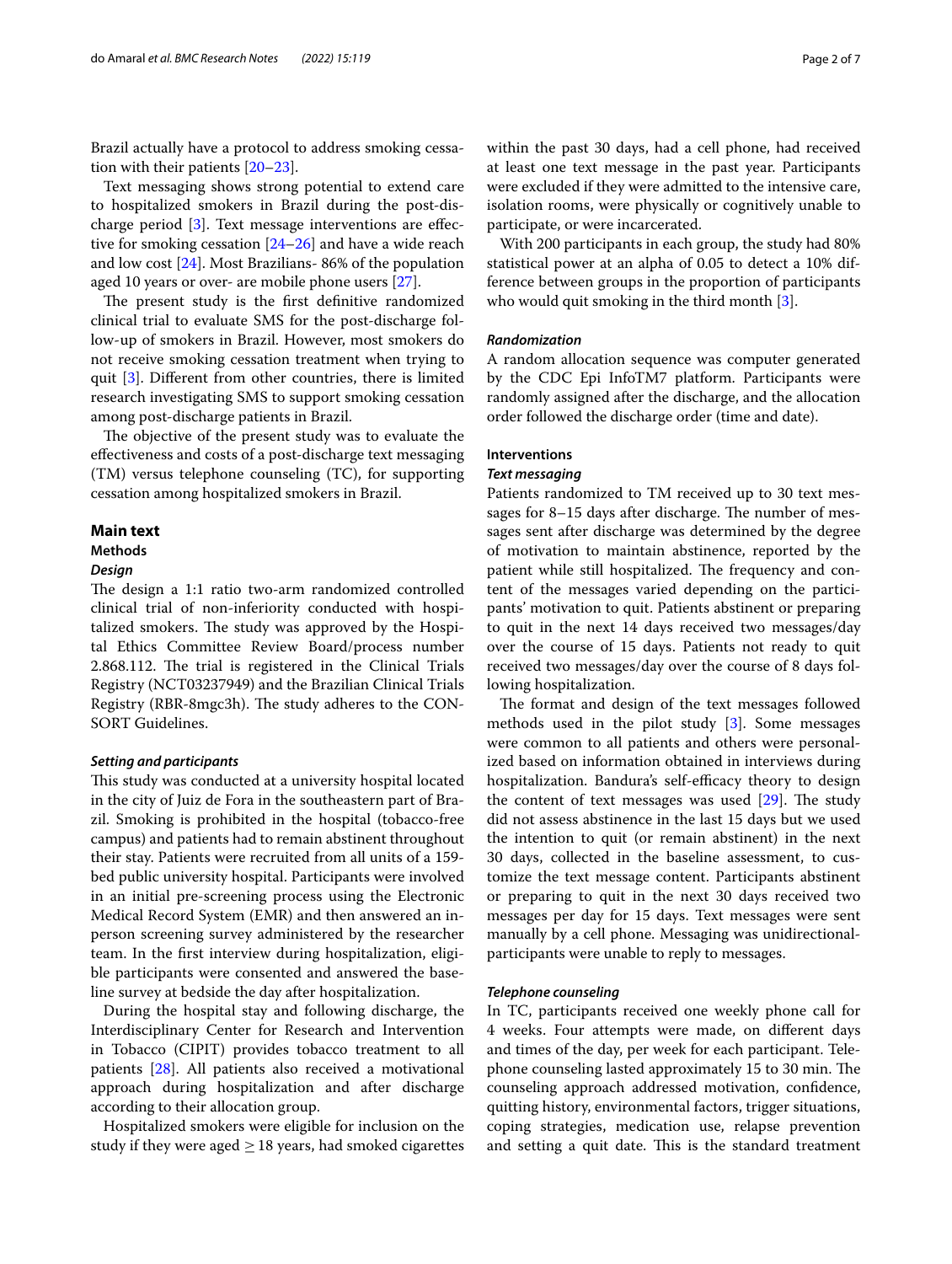given to all discharged patients, except in the intervention group  $(TM)$  during this study. The approaches were based on concepts of motivational interviewing and cognitive behavioral therapy. Each telephone counseling was designed to help patients develop an individualized plan to quit smoking or to remain abstinent. The approach was based on Motivational Interviewing (quote) and addressed behavioral and cognitive issues, including motivation, confdence, quitting history, environmental factors, trigger situations, coping strategies, medication use, relapse prevention and setting a quit date  $[30]$  $[30]$ .

These approaches were based on previou pragmatic tobacco treatment research [[3\]](#page-5-2).

# *Measures*

Measures included demographics and social class distribution  $[30]$  $[30]$ . The nicotine dependence was evaluated via Fagerström Test [\[32](#page-6-13)]. Withdrawal symptoms during hospitalization [\[33](#page-6-14)], tobacco use characteristics, readiness to quit [[34\]](#page-6-15), and nicotine replacement therapy during hospitalization were assessed. The Patient Health Questionnaire –4 (PHQ-4) and the Alcohol Use Disorder Identifcation Test (AUDIT-C) were used [\[35](#page-6-16), [36\]](#page-6-17).

The main outcome measure was self-reported 7 day point prevalence abstinence at 1 month post-randomization ("Did you smoke even a single puf in the last 7 days?"). Secondary outcomes included self-reported 30 days continued abstinence at 1-month post-randomization ("Did you smoke even a single puf in the last 30 days?), and biochemically verifed abstinence at 3 months post-discharge. Exhaled carbon monoxide of  $\leq$ 10 ppm was the cutoff for verification of abstinence [[37\]](#page-6-18).

To calculate costs, we analyzed the average time spent on interventions, the minute value of each intervention per participant, the amount paid to the telephone company, and the cost per minute worked by the healthcare professional, based on the federal employees' salary scale. Costs were calculated in Brazilian Real and converted into dollars on January 7. 2020 (1 dollar=4.08 Brazilian Real).

# *Analyses*

Research Electronic Data Capture (REDCap) was used to enter the data. After descriptive statistics, the comparison of categorical variables was performed by chi-square and, for continuous variables with normal distribution, t-tests for independent samples. Nonparametric distribution variables were analyzed by Mann–Whitney. Subjects lost to follow-up were counted as smokers (intention to treat analysis—ITT).

A comparative assessment of intervention costs was performed using cost minimization, used to measure the cost diference between alternative interventions, when it is assumed that both have the same efectiveness [\[38\]](#page-6-19).

# **Results**

Participants were recruited from May 2017 to January 2019. Of 629 individuals identifed as smokers, after evaluating exclusion criteria, 400 participants were randomized and allocated to the study groups. Some interruptions occurred due to the worsening of the medical condition of the patients or for the performance of complementary exams at the time of the approach (Figure S1).

# **Participant characteristics**

Randomization led to similar groups for all baseline characteristics, except for the age of tobacco initiation (Table [1\)](#page-3-0).

The proportion of participants reached for follow-up was 73.25% ( $n=293$ ) at 30 days post-discharge and 66%  $(n=264)$  at 90 days post-discharge.

# **Abstinence at 1 and 3 months after discharge**

Self-reported, 7 day point prevalence abstinence rates were not statistically diferent between groups at 1 month post-discharge using an ITT analysis ( $p=0.318$ ). Similarly, 30 day continuous abstinence was not signifcantly different between groups ( $p=0.730$ ), however the number of cigarettes per day smoked was fewer in the TM group ( $p < 0.036$ ). Quit rates were also not significantly diferent at 3-month follow-up (Table [2\)](#page-4-0).

# **Cost analysis**

Costs were signifcantly lower in the TM group compared to the TC group. Cost results can be seen in Table [3.](#page-4-1)

# **Discussion**

This was the first fully-powered study to compare the efectiveness of text messaging versus telephone counseling for post-discharge smoking cessation treatment. Both led to a high prevalence of self-reported smoking abstinence. Cost analysis found that text messaging intervention was half as expensive as phone calls.

A recent meta-analysis included 26 clinical trials and concluded that there is moderate evidence that text messages increase cessation rates by approximately 50% when compared to support for smoking cessation [\[26](#page-6-8)].

In the last decades, there has been a great advance in the use of communication technologies in health care. This phenomenon contributed to the emergence of innovative health behavior change interventions [[24](#page-6-7)] and several strategies have been studied to help hospitalized smokers to quit [[11](#page-6-20), [12,](#page-6-21) [15](#page-6-2)].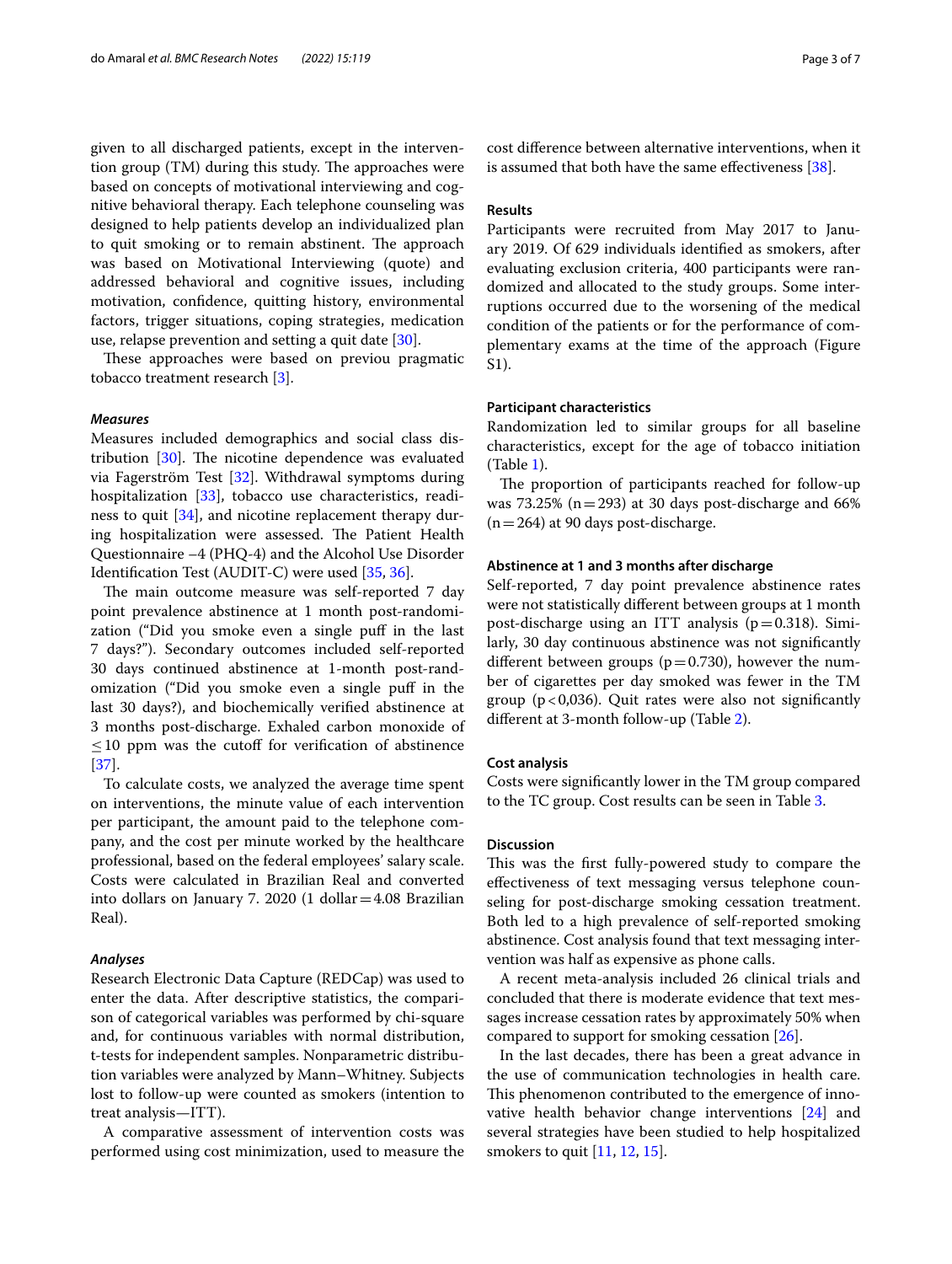# <span id="page-3-0"></span>**Table 1** Baseline characteristics of study participants by treatment group

| <b>Variables</b>                                                         | <b>Standard care</b><br>(control) | <b>Sustained care (intervention)</b> | p     |
|--------------------------------------------------------------------------|-----------------------------------|--------------------------------------|-------|
|                                                                          | M(SD)                             | M(SD)                                |       |
| Age (years)                                                              | 45.97 (12.58)                     | 45.45 (12.92)                        | 0.701 |
| Age at smoking initiation                                                | 18.70 (16.35)                     | 16.09 (7.40)                         | 0.001 |
|                                                                          | Md (IR)                           | Md (IR)                              |       |
| Importance of quitting (0-10)                                            | 10(0)                             | 10(0)                                | 0.844 |
| Confidence to quit (0-10)                                                | 7(5)                              | 8(5)                                 | 0.273 |
| Withdrawal scale (0-4)                                                   | 3(4)                              | 3(4)                                 | 0.303 |
|                                                                          | N(%                               | N(%)                                 |       |
| Male                                                                     | 102(51.3)                         | 94 (47.2)                            | 0.422 |
| Ethnoracial group (self-declared)                                        |                                   |                                      | 0.511 |
| White                                                                    | 67(36.2)                          | 62 (33.0)                            |       |
| Black, grayish-brown/indigenous                                          | 118 (63.8)                        | 126 (67.0)                           |       |
| Education level                                                          |                                   |                                      | 0.201 |
| 0-4 years                                                                | 5(2.6)                            | 1(0.5)                               |       |
| 5-8 years                                                                | 78 (40.4)                         | 75 (38.1)                            |       |
| More than 9 years                                                        | 110(57)                           | 121 (61.4)                           |       |
| Married or whit a partner                                                | 61(33)                            | 58 (32.2)                            | 0.878 |
| SES <sup>1</sup> —average household income in dollars/month <sup>2</sup> |                                   |                                      | 0.228 |
| SES A (USD 5.058)                                                        | 1(0.5)                            | 0.0(0.0)                             |       |
| SES B1(USD 2.241)                                                        | 2(1.0)                            | 1.0(0.5)                             |       |
| SES B2 (USD 1.175)                                                       | 43 (21.1)                         | 30 (15.0)                            |       |
| SES C1 (USD 655)                                                         | 112(56.3)                         | 110(55.0)                            |       |
| SES C2 (USD 393)                                                         | 42 (21.1)                         | 58 (29.0)                            |       |
| SES $D + E$ (USD 186)                                                    | 0(0.0)                            | 1.0(0.5)                             |       |
| Cigarettes/day                                                           |                                   |                                      | 0.165 |
| < 10                                                                     | 81 (40.5)                         | 94 (47.3)                            |       |
| $11 - 20$                                                                | 72 (36.0)                         | 83 (41.7)                            |       |
| >21                                                                      | 47 (23.5)                         | 22(11.0)                             |       |
| Time to first cigarette of the day                                       |                                   |                                      | 0.264 |
| After 60 min                                                             | 34 (17.3)                         | 52 (26.4)                            |       |
| Between 31 and 60 min                                                    | 24(12.2)                          | 19 (9.6)                             |       |
| Between 6 and 30 min                                                     | 61(31.0)                          | 43 (21.8)                            |       |
| The first 5 min                                                          | 78 (39.5)                         | 83 (42.2)                            |       |
| Nicotine dependence <sup>3</sup> $\geq$ 5                                | 168 (84.0)                        | 179 (89.5)                           | 0.105 |
| Quit attempts in past year                                               | 69 (34.5)                         | 87 (43.5)                            | 0.065 |
| Life use quit medication                                                 |                                   |                                      | 0.742 |
| <b>NRT</b>                                                               | 32 (16.1)                         | 34 (16.9)                            |       |
| Bupropion                                                                | 15(4.6)                           | 15(7.5)                              |       |
| Champix or Varenicline                                                   | 2(1.0)                            | 0(0.0)                               |       |
| Commitment to quitting                                                   |                                   |                                      | 0.711 |
| Plan to stay quit                                                        | 118 (62.8)                        | 125 (64.4)                           |       |
| Plan to try to stay quit                                                 | 25 (13.3)                         | 27 (13.9)                            |       |
| Plan to reduce smoking                                                   | 34(18.1)                          | 28 (14.4)                            |       |
| Plan not to quit                                                         | 11(5.9)                           | 14(7.2)                              |       |
| Current depressive symptoms <sup>4</sup>                                 | 88 (56.1)                         | 88 (55.3)                            | 0.900 |
| Current anxiety symptoms <sup>5</sup>                                    | 96 (72.2)                         | 98 (76.6)                            | 0.418 |
| Mild to Severe Risk of alcohol abuse <sup>6</sup>                        | 133 (66.5)                        | 123(61.5)                            | 0.298 |
| NRT during hospitalization                                               | 188 (94.0)                        | 190 (95.0)                           | 0.661 |
| Any smoking-cessation treatment                                          | 23 (13.9)                         | 26(20.5)                             | 0.133 |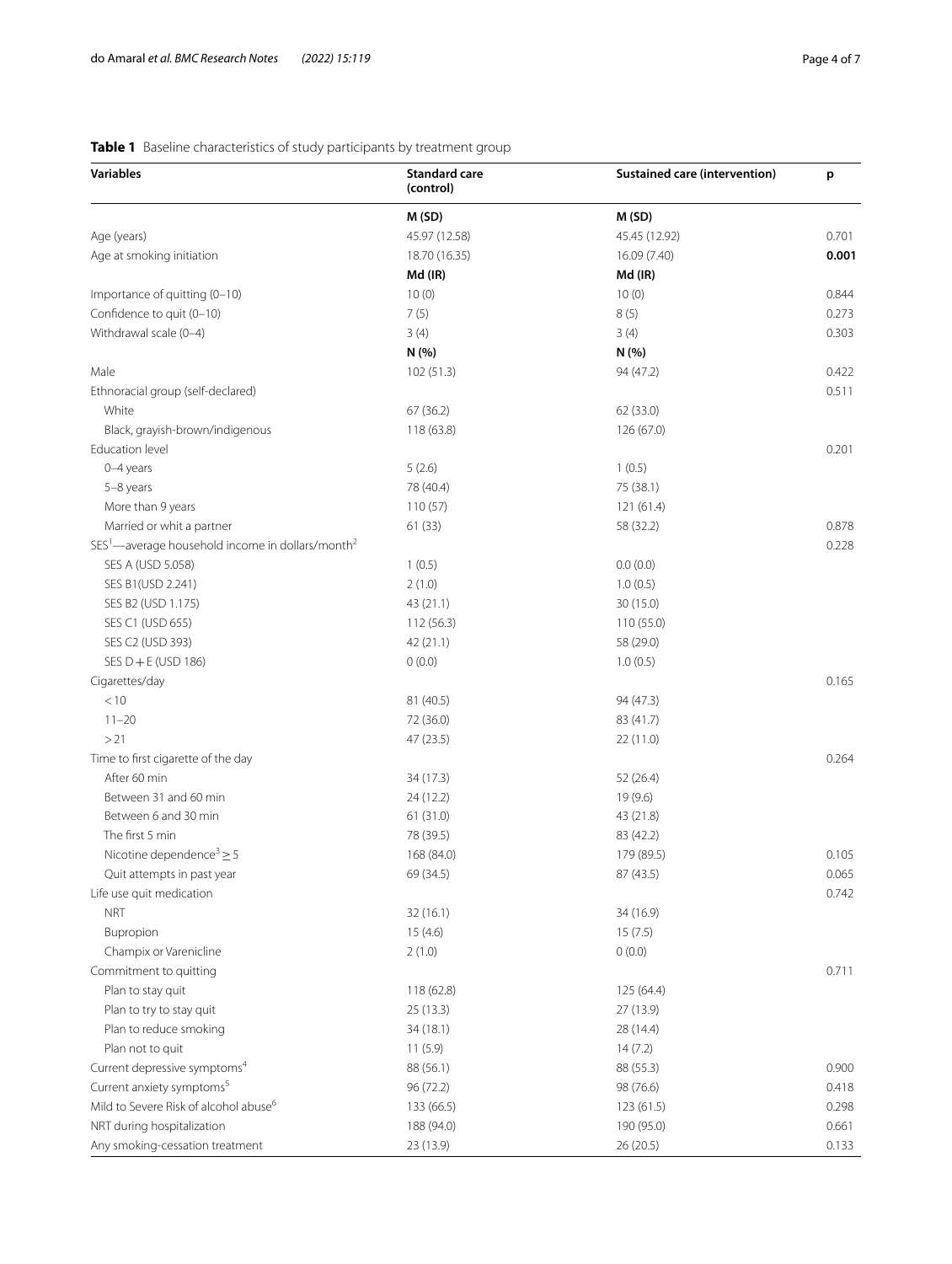# **Table 1** (continued)

| <b>Variables</b>                 | <b>Standard care</b><br>(control) | <b>Sustained care (intervention)</b> |       |
|----------------------------------|-----------------------------------|--------------------------------------|-------|
| Any smoking-cessation counseling | 57 (34.8)                         | 37(29.6)                             | 0.354 |
| Interest in receiving medication | 170 (89.9)                        | 171 (91.9)                           | 0.503 |

*M* Mean, *SD* Standard deviation, *Md* Median, *IR* Interquartile range, *SES* Social economic stratum, *NRT* Nicotine replacement therapy

<sup>1</sup> Assessed via Brazilian criteria and social class distribution (ABEP 2016)

 $2$  1 real  $=$  4.129 dollars, december 09, 2019

<sup>3</sup> Assessed via Fagerström test for nicotine dependence

4,5 Assessed via patient health questionnaire 4 item (PHQ-4)

<sup>6</sup> Assessed via alcohol use disorder identification test (AUDIT-C)

# <span id="page-4-0"></span>**Table 2** Abstinence at follow up post-discharge by treatment group

| <b>Variables</b>                                                            | <b>Sustained care</b><br>(Intervention)<br>N(%) | <b>Standard care</b><br>(Control)<br>N(% ) | p     |
|-----------------------------------------------------------------------------|-------------------------------------------------|--------------------------------------------|-------|
| Follow-up 30 (missing $=$ smoking) <sup>1</sup>                             |                                                 |                                            |       |
| Abstinences for the past 7 days                                             | 61(30.5)                                        | 52(26.0)                                   | 0.318 |
| Abstinences for the past 30 days                                            | 52(26.0)                                        | 49 (24.5)                                  | 0.730 |
| Follow-up 90 (missing $=$ smoking)                                          |                                                 |                                            |       |
| Abstinences for the past 7 days                                             | 46(23.0)                                        | 54 (27.0)                                  | 0.356 |
| Abstinences for the past 90 days                                            | 40(20.0)                                        | 48 (24.0)                                  | 0.334 |
| Abstinences verified by measurement of exhaled carbon monoxide <sup>2</sup> | $20(95.2) n = 21$                               | $8(80.0) n = 10$                           | 0.160 |
|                                                                             | M (SD)                                          | M (SD)                                     |       |
| Number of cigarettes per day in non-abstinent participants at follow-up 30  | 9.99 (15.033)                                   | 13.91 (14.859)                             | 0.036 |
| Number of cigarettes per day in non-abstinent participants at follow-up 90  | 10.04 (14.997)                                  | 12.51 (12.421)                             | 0.131 |

*M* Mean, *SD* Standard deviation

<sup>1</sup> Subjects lost to follow-up were counted as smokers (intention to treat analysis—ITT)

<sup>2</sup> Participants were characterized as abstinent if their results were  $\leq$  10 ppm

<span id="page-4-1"></span>**Table 3** Cost analysis by strategies of counseling post-discharge

| <b>Analysis</b>                                                            | <b>Text messages interventions</b>        | <b>Telephone calls</b>                     | p         |
|----------------------------------------------------------------------------|-------------------------------------------|--------------------------------------------|-----------|
| Quantity per patient                                                       | 14 a 30                                   | 4                                          |           |
| Monthly cost of telephone company                                          | R\$ 22.50<br>U\$5.51                      | R\$ 69.90<br>U\$17.13                      | p < 0,001 |
| Average time                                                               | 1 message-0.5 min                         | 1 call- 4.7 min                            |           |
| Average number of retries per approach                                     |                                           | 3.15                                       |           |
| Time spent on unsuccessful attempts per patient                            | $0 \text{ min}$                           | 8 min                                      |           |
| Health worker's minute value 1                                             | R\$ 0.77<br>U\$ 0.18                      | R\$ 0.77<br>U\$ 0.18                       |           |
| Average time per patient                                                   | $7/15$ minutes <sup>2</sup>               | 26.8 minutes <sup>3</sup>                  |           |
| Total cost per patient                                                     | R\$ 5.39 / R\$ 11.55<br>U\$ 1.32/2.83     | R\$ 20.63<br>U\$ 5.06                      | p < 0.001 |
| Cost total per group (200 participants)                                    | R\$ 2.310.00                              | R\$ 4.126.00                               |           |
| Cost per abstinent participant in last 7 days with 30 days of<br>follow-up | (61 participants)<br>R\$ 37.87<br>U\$9.28 | (52 participants)<br>R\$ 79.34<br>U\$19,45 | p < 0.001 |

<sup>1</sup> According to Table of Salaries of Civil Federal Civil Servants of Jan 2019 –Education Technicians Category E (undergraduate level)

<sup>2</sup> Referring to 15 messages for the least motivated group and 30 messages for the group motivated for cessation

<sup>3</sup> Sum of call times completed, and average spent on unsuccessful attempts per patient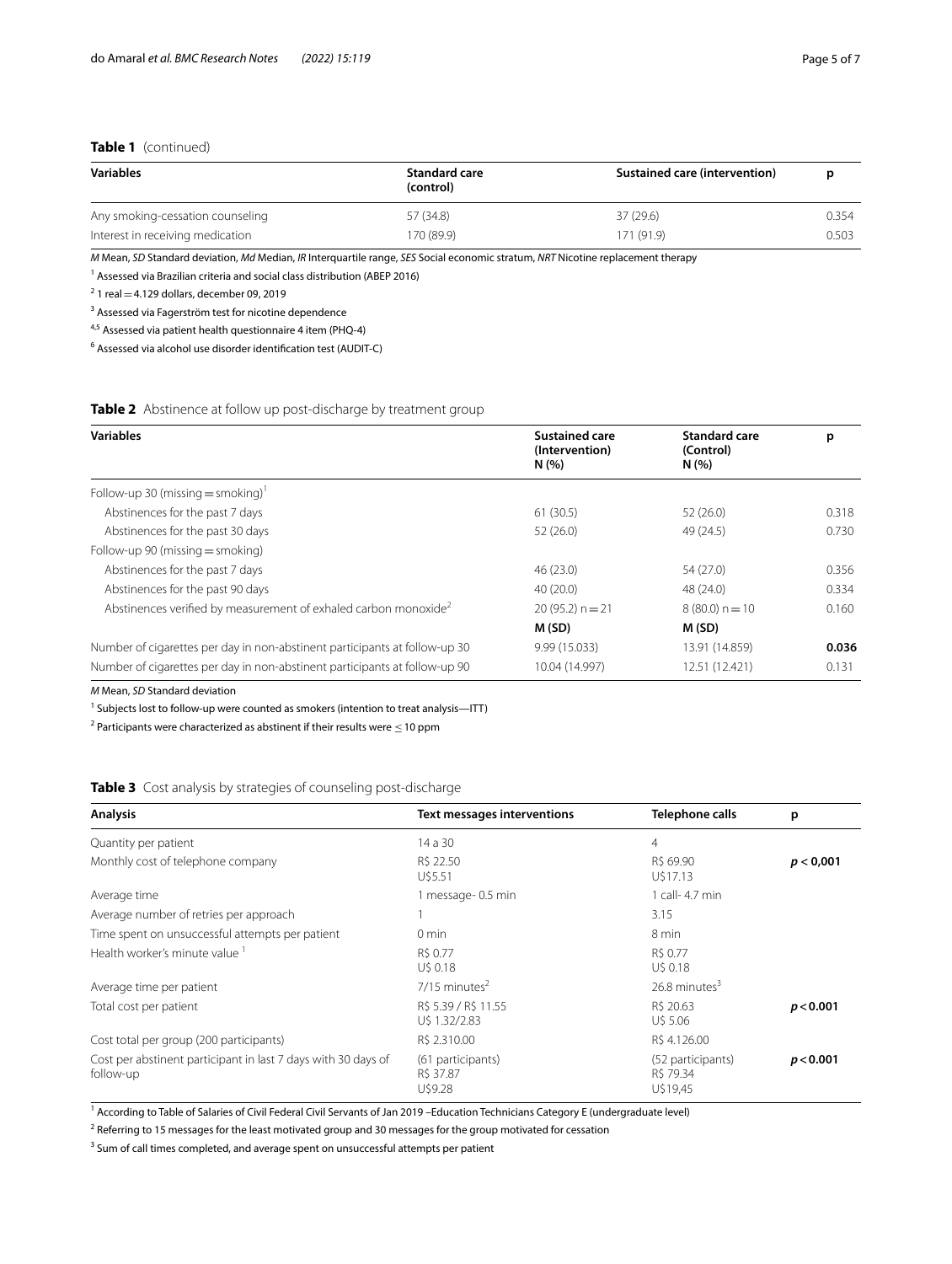Behavior change interventions sent by text messages are becoming increasingly popular, the possibility of reaching many people when performing interventions without personal contact reduces costs and allows access to people who are reluctant to have direct contact [\[24](#page-6-7), [25](#page-6-22), [39](#page-6-23), [40\]](#page-6-24).

Text messages have been used in Brazil for approximately 30 years, but the strategy, despite offering great advantages in the health area, is still little explored for this purpose. Despite the Brazilian tobacco control program reaching a signifcant number of people, through actions of the Unifed Health System (SUS), the country's free public health system, communication technologies such as SMS are still not used by the program. Text messaging strategies are promising especially for low/middle-income countries where proactive telephone counseling is not available for free and quitline services are not structured. Future studies should address the efectiveness of automated messaging systems, evaluate ways to promote better interactivity with the participants, and determine the intensity of the approach to deliver the best results.

# **Limitations**

Loss of follow up is an important limitation of longitudinal studies. In this study, there were signifcantly fewer reached for follow up in the standard care (TC) group than in the TM group. Other limitations are the loss of interactivity due to the lack of actions aimed at possible participants' responses to messages (unidirectional messaging) and the unavailability of an automated messaging system.

#### **Abbreviations**

TM: Text messaging; TC: Telephone counseling; CIPIT: Interdisciplinary center for research and intervention in tobacco; CDC: Center disease control; PHQ-4: Patient health questionnaire–4; AUDIT-C: Alcohol use disorder identifcation test; REDCap: Research electronic data capture; ITT: Intention to treat analysis; M: Mean; SD: Standard deviation; Md: Median; IR: Interquartile range; SES: Social economic stratum; NRT: Nicotine replacement therapy; ppm: Particles per million.

# **Supplementary Information**

The online version contains supplementary material available at [https://doi.](https://doi.org/10.1186/s13104-022-06002-6) [org/10.1186/s13104-022-06002-6](https://doi.org/10.1186/s13104-022-06002-6).

Additional file 1: Figure S1. Participant flow diagram.

## **Acknowledgements**

The authors thank the employees of the Brazilian Company of Hospital Services EBSERH and UFJF, as well as the students and residents of the University Hospital for their participation in data collection and assistance in performing the test.

# **Authors' contributions**

LMA: conceptualization, data curation, formal analysis, investigation, methodology, project administration, supervision, software, validation, writing-original draft. TMR: conceptualization, writing-review & editing. EC: conceptualization,

data curation, formal analysis, investigation, methodology, software, validation, writing-review & editing. KPR: conceptualization, methodology, writing-review & editing. ROA: investigation, resources, software, visualization, writing-original draft. IOL: investigation, resources, software, writing-original draft. ACDADM: investigation, resources, writing-original draft. ICGL: conceptualization, data curation, formal analysis, investigation, methodology, project administration, supervision, software, validation, writing-review & editing. All authors read and approved the fnal manuscript.

#### **Funding**

This work was supported by Coordination for the Improvement of Higher Education Personnel of Brazil (CAPES) process number: 88881.361525/2019-01, Federal University of Juiz de Fora and the National Council for Scientifc and Technological Development (CNPQ), process number: 303229;2019-5.

#### **Availability of data and materials**

The datasets used and/or analysed during the current study available from the corresponding author on reasonable request.

#### **Declarations**

#### **Ethics approval and consent to participate**

The study was approved by the Hospital Ethics Committee Review Board/ process number 2.868.112 and all participants signed informed consent. Participants were not reimbursed for participation, as this is not permitted under Brazilian law. The trial is registered in the Clinical Trials Registry (NCT03237949) and the Brazilian Clinical Trials Registry (RBR-8mgc3h).

### **Consent for publication**

Not applicable.

# **Competing interests**

The authors declared no competing interest in the subject matter or materials discussed in this article.

#### **Author details**

<sup>1</sup> Clinical Medicine Department, Federal University of Juiz de Fora, Juiz de Fora, Minas Gerais, Brazil. <sup>2</sup> Department of Psychology, Federal University of Juiz de Fora, Juiz de Fora, Minas Gerais, Brazil. <sup>3</sup> Population Health Department, University of Kansas Medical Center, Kansas City, KS, USA. <sup>4</sup> Preventive Medicine and Public Health, University of Kansas Medical Center, Kansas City, KS, USA. <sup>5</sup> Present Address: Medical School, Federal University of Juiz de Fora, Juiz de Fora, Minas Gerais, Brazil. <sup>6</sup>Medical School, Federal University of Juiz de Fora, Juiz de Fora, Minas Gerais, Brazil. <sup>7</sup> Collective Health Department, Federal University of Juiz de Fora, Juiz de Fora, Minas Gerais, Brazil.

# Received: 31 August 2021 Accepted: 14 March 2022<br>Published online: 26 March 2022

#### **References**

- <span id="page-5-0"></span>Ekpu VU, Brown AK. The economic impact of smoking and of reducing smoking prevalence: review of evidence. Tob Use Insights. 2015;8(1):1–35. <https://doi.org/10.4137/TUI.S15628>.
- <span id="page-5-1"></span>2. Jha P, Ramasundarahettige C, Landsman V, Rostron B, Thun M, Anderson RN, et al. 21st-century hazards of smoking and benefts of cessation in the United States. N Engl J Med. 2013;368(4):341–50. [https://doi.org/10.](https://doi.org/10.1056/NEJMsa1211128) [1056/NEJMsa1211128.](https://doi.org/10.1056/NEJMsa1211128)
- <span id="page-5-2"></span>3. Cruvinel E, Richter KP, Colugnati F, Ronzani TM. An experimental feasibility study of a hybrid telephone counseling/text messaging intervention for post-discharge cessation support among hospitalized smokers in Brazil. Nicotine Tob Res. 2019;21(12):1700–5. [https://doi.org/10.1093/ntr/nty165.](https://doi.org/10.1093/ntr/nty165)
- 4. Rigotti NA, Clair C, Munafò MR, Stead LF. Interventions for smoking cessation in hospitalised patients. Cochrane Database Syst Rev. 2012;12(1):1– 86. [https://doi.org/10.1002/14651858.CD001837.pub3.](https://doi.org/10.1002/14651858.CD001837.pub3)
- 5. Reid ZZ, Regan S, Kelley JH, Streck JN, Ylioja T, Tindle HA, et al. Comparative efectiveness of post-discharge strategies for hospitalized smokers: study protocol for the helping HAND 2 randomized controlled